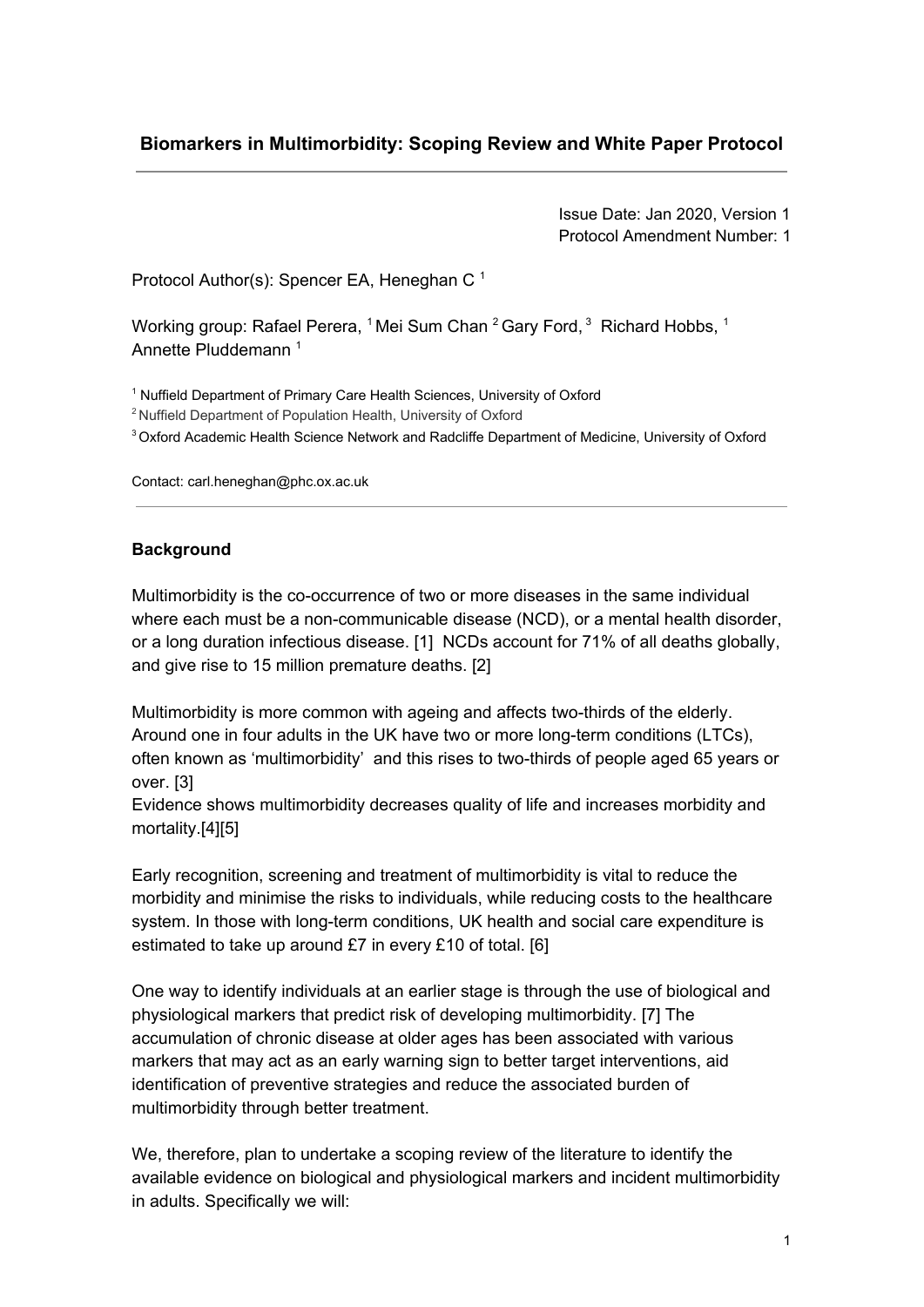- Identify the biological and physiological markers associated with incident multimorbidity
- Map the literature on biomarkers in multimorbidity, identify key concepts and gaps in the research literature
- Assess the current levels of evidence, the quality of evidence and provide a synthesis of the evidence on biomarkers in multimorbidity
- Describe what the literature shows on the relationship of biomarkers and multimorbidity.

## **Methods**

This protocol (and any necessary amendments) will be published at and is accessible at <https://www.cebm.net/category/cebm-protocols/>

#### **Eligibility criteria**

Eligible studies will include adult individuals with two or more long term conditions compared to those without multimorbidity (i.e. those with no long term conditions or only one long term condition). For a study to be eligible, study participants must be aged 18 years and older; the measurement of the biomarker (the exposure measure) must predate the outcome of multimorbidity and measured in adulthood.

We will include cohort studies (prospective and retrospective); cross-sectional studies; RCTs where we can use data from the control arm; and case control studies. We will also include systematic reviews which contain studies meeting our eligibility criteria not otherwise identified in our searches; and where applicable, guidelines or reports from the grey literature. We will also include protocols or records of relevant ongoing trials and prospective studies.

We will exclude cross-sectional studies; case series and case reports. We will only include studies in English.

Biomarkers are defined by the NIH Working Group definition as: 'a characteristic that is objectively measured and evaluated as an indicator of normal biological processes, pathogenic processes, or pharmacologic responses to a therapeutic intervention.' [\[8\]](https://paperpile.com/c/6PPPup/z6Ik) We will include studies that use biomarker with 'measurable and quantifiable biological parameters (e.g., specific enzyme concentration, specific hormone concentration, specific gene phenotype distribution in a population, presence of biological substances) which serve as indices for health- and physiology-related assessments, such as disease risk, psychiatric disorders.' (see PubMed MESH [database](https://www.ncbi.nlm.nih.gov/mesh/68015415) for full list) We will also include studies using physiological markers defined as measurable and quantifiable physiological parameters (e.g., oral temperature, blood pressure, heart rate, body weight etc.).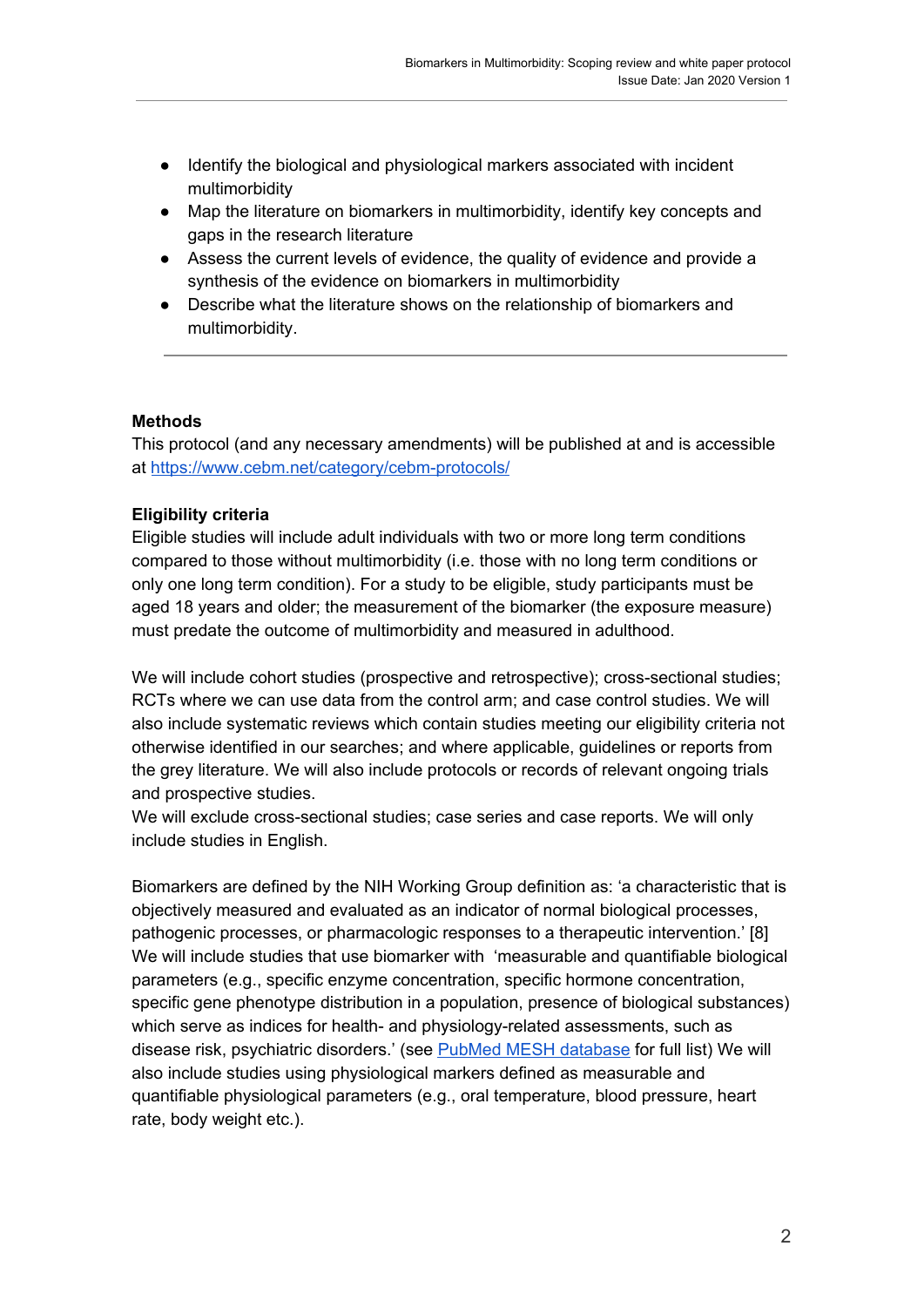We will exclude biomarkers related to health outcomes (for example prior disease, medication, and treatment), health behaviours, socioeconomic factors, environmental factors, sex and chronological age.

We will exclude studies that do not specify the marker or do not have an objective measure of the marker, or that relate the marker to only one specific disease. We will group biomarkers by physical capability, physiological, endocrine, cognitive and immune (and sensory as a potential group) as per the review of the panel of biomarkers of healthy ageing commissioned by MRC. [\[9\]](https://paperpile.com/c/6PPPup/kauw)

## **Information sources**

We will search the following electronic databases: MEDLINE, Register of Controlled Trials (Cochrane CENTRAL), CINAHL, PsycINFO, EMBASE, Scopus, Web of Science, TRIP database. The search will be conducted from the beginning of the databases up until the search date (November 2019). Search terms used are detailed in [Appendix](https://docs.google.com/document/d/1k1d4as-ESvqlYcAZ4vyFIWWZ-AbOxrU05os-p97REAA/edit) 1. We will also screen the reference lists of included studies for possible additional studies to assess for eligibility.

## **Selection of sources of evidence**

Two reviewers (ES, CH) will independently screen the initial retrieved studies for eligibility. The first screen will select based on study title; the next screen will use title and abstract; the next screen will use full texts. Any disagreements will be resolved by consensus, if necessary by discussion with a third reviewer. Inclusion and exclusion of retrieved studies will be shown in a flow diagram.

## **Data extraction and mapping**

We will assess the quality of the evidence using the **[OCEBM](https://www.cebm.net/2016/05/ocebm-levels-of-evidence/)** levels of evidence appraisal tool for aetiological studies.

We will provide a table of characteristics by biomarker grouping. We will extract data on the type of study, country and setting, publication year, sample size, baseline characteristics of the population: age, sex, diseases at baseline and multimorbidity outcomes at follow up, with ascertainment and measurement methods. Where necessary, we will use the ICD-11 classification to group rarely reported conditions and to group closely associated conditions. [\[10\]](https://paperpile.com/c/6PPPup/LlrS) We will report the relationship of exposure to the outcome as reported in the original paper. These data will be extracted by one reviewer (ES) and checked by a second reviewer (CH).

We will report any assumptions and simplifications made during the data extraction process.

## **Synthesis and dissemination of results**

We will summarise data narratively by biomarker or group where applicable, and report the outcomes as stated in the paper. Where feasible we will summarise the range of outcomes and provide weighted averages.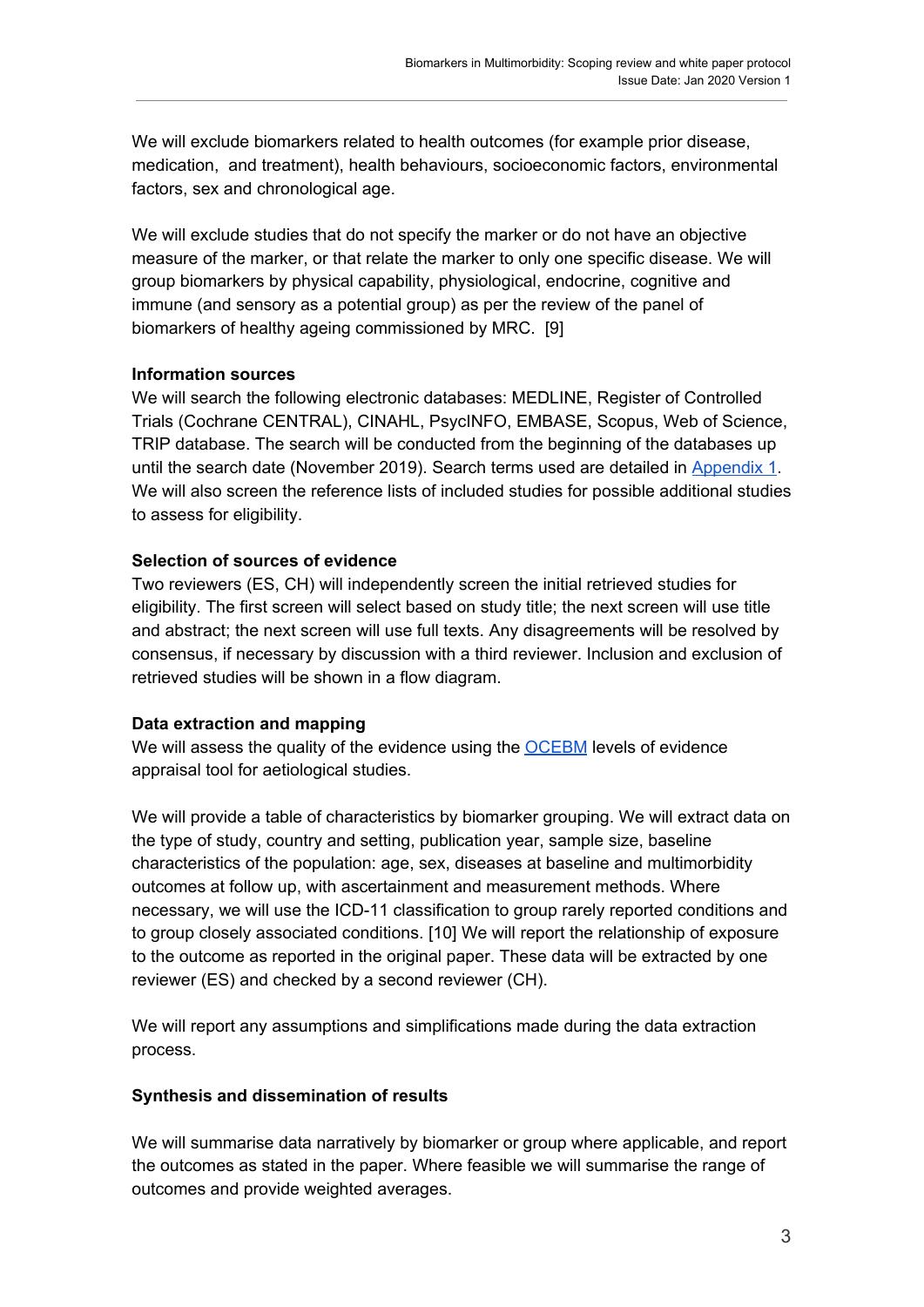We will assess the relationship between the biomarkers and multimorbidity and report the effects by age (and other reported variates that were accounted for in the analysis)

We will provide a table of research implications (from each paper we will extract the information on research priorities); and where relevant, we will report implications for practice.

We will report the scoping review according to the PRISMA statement on reporting scoping reviews (see <https://drive.google.com/drive/folders/1ek6bAZ26ht5PnCuqTpkJQ7JNhRQTWQCD>)

#### **Funding**

UK Spine Knowledge Exchange FUND

#### **Competing Interests**

CH receives funding support from the NIHR (National Institute for Health Research) School for Primary Care Research Evidence Synthesis Working group (NIHR SPCR ESWG project 390) and the NIHR Oxford Biomedical Research Centre. He is an NIHR senior investigator, editor in chief of BMJ Evidence-Based Medicine, and an NHS urgent care GP and has received payments for his media work (full declaration at [www.phc.ox.ac.uk/team/carl-heneghan\)](http://www.phc.ox.ac.uk/team/carl-heneghan).

## **References**

1

[https://apps.who.int/iris/bitstream/handle/10665/252275/9789241511650-eng.pdf;js](https://apps.who.int/iris/bitstream/handle/10665/252275/9789241511650-eng.pdf;jsessionid=B72C21D47211990535AA47913161BEDE?sequence=1) [essionid=B72C21D47211990535AA47913161BEDE?sequence=1](https://apps.who.int/iris/bitstream/handle/10665/252275/9789241511650-eng.pdf;jsessionid=B72C21D47211990535AA47913161BEDE?sequence=1) [\(accessed](http://paperpile.com/b/6PPPup/R7pR) 15 Nov [2019\).](http://paperpile.com/b/6PPPup/R7pR)

- 2 Non [communicable](http://paperpile.com/b/6PPPup/I4EM) diseases. <https://www.who.int/news-room/fact-sheets/detail/noncommunicable-diseases> [\(accessed](http://paperpile.com/b/6PPPup/I4EM) 15 Nov 2019).
- 3 England NHS. NHS England » [Multimorbidity](http://paperpile.com/b/6PPPup/zOaO) the biggest clinical challenge facing the [NHS?](http://paperpile.com/b/6PPPup/zOaO) <https://www.england.nhs.uk/blog/dawn-moody-david-bramley/> [\(accessed](http://paperpile.com/b/6PPPup/zOaO) 5 Nov 2019).
- 4 Nunes BP, Flores TR, Mielke GI, Thumé E, Facchini LA. [Multimorbidity](http://paperpile.com/b/6PPPup/Trvf) and mortality in older adults: A systematic review and [meta-analysis.](http://paperpile.com/b/6PPPup/Trvf) *Arch [Gerontol](http://paperpile.com/b/6PPPup/Trvf) [Geriatr](http://paperpile.com/b/6PPPup/Trvf)* [2016;](http://paperpile.com/b/6PPPup/Trvf)**[67](http://paperpile.com/b/6PPPup/Trvf)**[:130–8.](http://paperpile.com/b/6PPPup/Trvf)
- 5 van den Akker M. MTSSZMSS. [Multimorbidity](http://paperpile.com/b/6PPPup/WtnR) and quality of life: Systematic literature review and [meta-analysis.](http://paperpile.com/b/6PPPup/WtnR) *Ageing [Research](http://paperpile.com/b/6PPPup/WtnR) Reviews* [2019;](http://paperpile.com/b/6PPPup/WtnR)**[53](http://paperpile.com/b/6PPPup/WtnR)**[:100903.](http://paperpile.com/b/6PPPup/WtnR)
- 6 Long-term conditions and [multi-morbidity.](http://paperpile.com/b/6PPPup/vNVo) The King's Fund. [https://www.kingsfund.org.uk/projects/time-think-differently/trends-disease-and-dis](https://www.kingsfund.org.uk/projects/time-think-differently/trends-disease-and-disability-long-term-conditions-multi-morbidity) [ability-long-term-conditions-multi-morbidity](https://www.kingsfund.org.uk/projects/time-think-differently/trends-disease-and-disability-long-term-conditions-multi-morbidity) [\(accessed](http://paperpile.com/b/6PPPup/vNVo) 15 Nov 2019).
- 7 Ferreira GD, Simões JA, [Senaratna](http://paperpile.com/b/6PPPup/sQck) C, *et [al.](http://paperpile.com/b/6PPPup/sQck)* [Physiological](http://paperpile.com/b/6PPPup/sQck) markers and